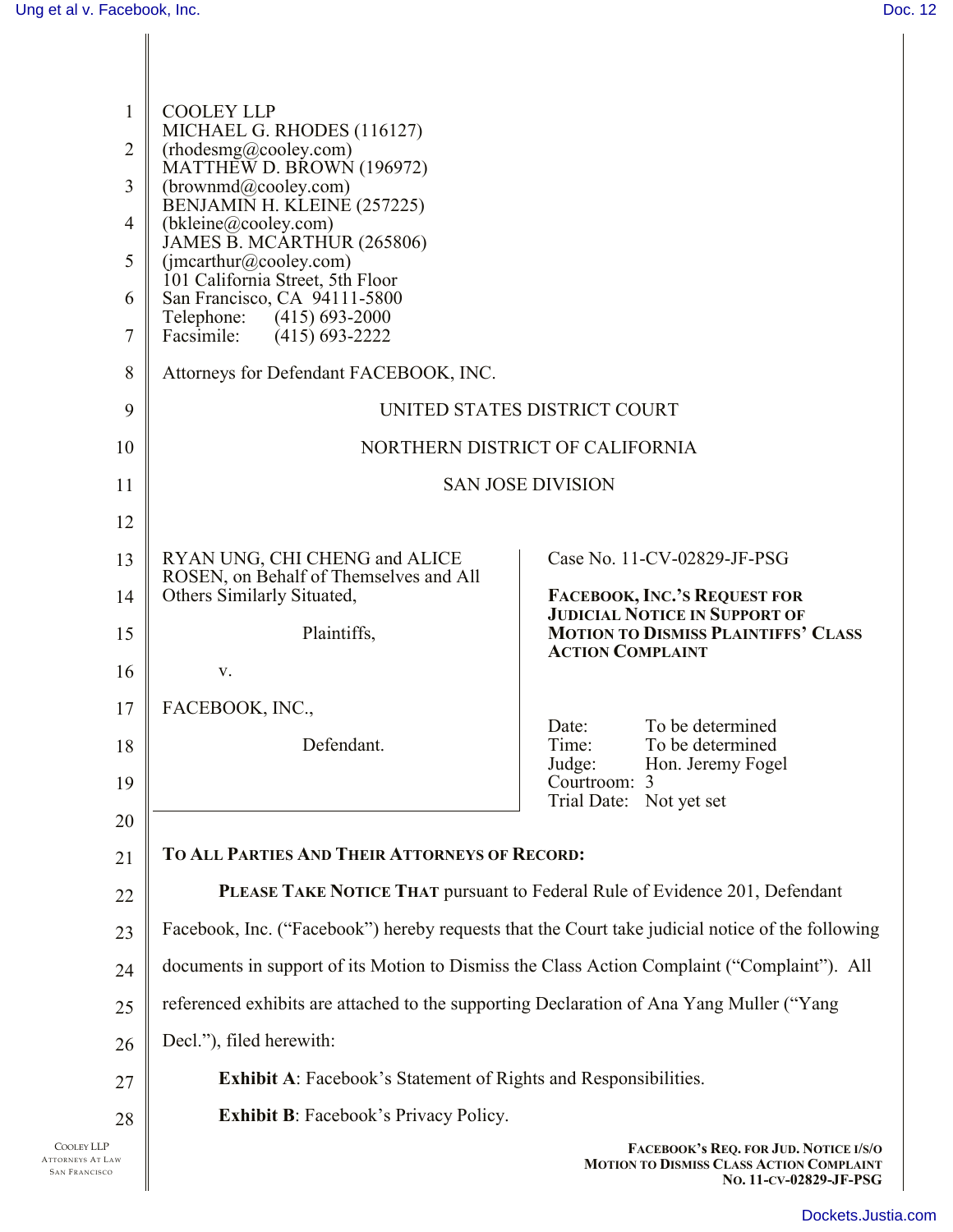| 1              | POINTS AND AUTHORITIES IN SUPPORT OF JUDICIAL NOTICE                                               |
|----------------|----------------------------------------------------------------------------------------------------|
| $\overline{2}$ | The documents listed above (Exhibits A and B to the Declaration of Ana Yang Muller) are            |
| 3              | proper subjects for judicial notice and the Court should consider them when ruling on Facebook's   |
| $\overline{4}$ | Motion to Dismiss the Class Action Complaint.                                                      |
| 5              | <b>Legal Standards</b><br>I.                                                                       |
| 6              | When ruling on a motion to dismiss, a court may consider any matter that is subject to             |
| $\overline{7}$ | judicial notice. MGIC Indem. Corp. v. Weisman, 803 F.2d 500, 504 (9th Cir. 1986); Tellabs, Inc.    |
| 8              | v. Makor Issues & Rights, Ltd., 551 U.S. 308, 322 (2007). Judicial notice is appropriate for facts |
| 9              | "not subject to reasonable dispute" that are either generally known within the jurisdiction of the |
| 10             | trial court or are "capable of accurate and ready determination by resort to sources whose         |
| 11             | accuracy cannot reasonably be questioned." Fed. R. Evid. 201(b). Courts in this District have      |
| 12             | held that "as a general matter, websites and their contents may be proper subjects for judicial    |
| 13             | notice" provided that the party provides the court with a copy of the relevant web page. Caldwell  |
| 14             | v. Caldwell, No. C 05-4166, 2006 WL 618511, at *4 (N.D. Cal. Mar. 13, 2006); see also Frances      |
| 15             | Kenny Family Trust v. World Sav. Bank FSB, No. C 04-03724 WHA, 2005 WL 106792, at *1               |
| 16             | (N.D. Cal. Jan. 19, 2005) (finding content on plaintiffs' website to be proper matter for judicial |
| 17             | notice).                                                                                           |
| 18             | Moreover, the Ninth Circuit has recognized that in ruling on a motion to dismiss, "in order        |
| 19             | to '[p] revent [] plaintiffs from surviving a Rule $12(b)(6)$ motion by deliberately omitting      |
| 20             | documents upon which their claims are based,' a court may consider a writing referenced in a       |
| 21             | complaint but not explicitly incorporated therein if the complaint relies on the document and its  |
| 22             | authenticity is unquestioned." Swartz v. KPMG LLP, 476 F.3d 756, 763 (9th Cir. 2007) (citing       |
| 23             | Parrino v. FHP, Inc., 146 F.3d 699, 706 (9th Cir. 1998) (incorporating by reference insurance      |
| 24             | terms of service and administrative documents because the claim necessarily relied on plaintiff    |
| 25             | having been a member of the insurance plan); Wietschner v. Monterey Pasta Co., 294 F. Supp. 2d     |

26 1102, 1108-09 (N.D. Cal. 2003) (judicially noticing press releases cited in the complaint). This

27 allows the court to consider the full text of a document that the plaintiff's complaint relies on but

2.

28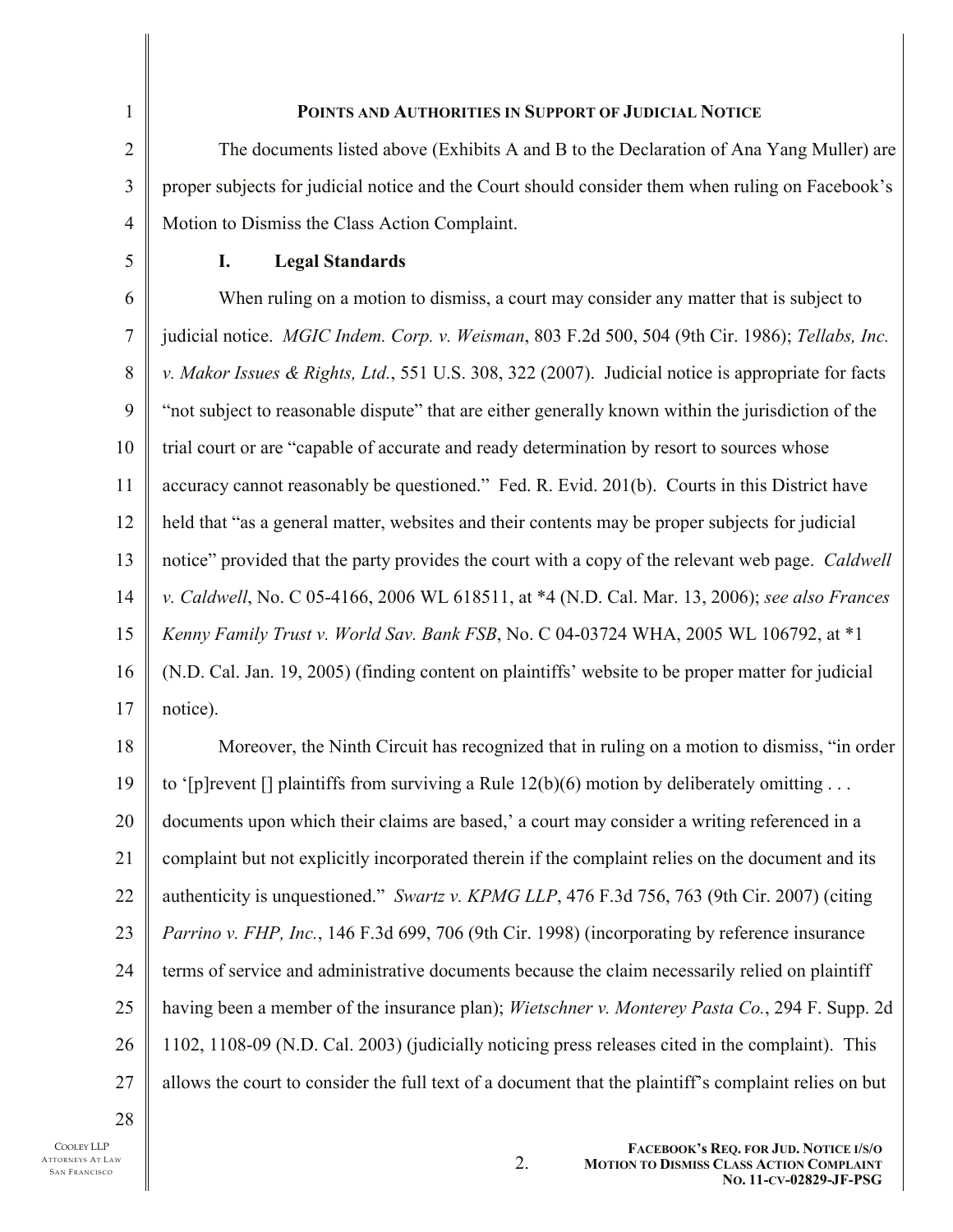2

(N.D. Cal. 2004).

3

4

5

6

7

1

## **II. The Court Should Take Judicial Notice of Exhibits A and B**

only partially references. *See, e.g.*, *In re Copper Mountain Sec. Litig.*, 311 F. Supp. 2d 857, 864

The accuracy of each of the referenced exhibits is not subject to reasonable dispute and can be readily determined from sources whose accuracy cannot reasonably be questioned. Furthermore, the Complaint references and necessarily relies on these exhibits. Therefore, Defendant's Request for Judicial Notice should be granted as to each exhibit.

8 9 10 11 12 13 14 15 16 17 18 19 20 21 22 23 24 Plaintiffs' Complaint relies on Facebook's "Statement of Rights and Responsibilities" ("SRR") and Privacy Policy (which the SRR incorporates by reference). Each Facebook user ("User") agrees to the SRR and Privacy Policy when he or she registers for, and continues using, the Facebook site. The Complaint references the terms of the SRR, noting that Facebook registrants are required to provide their real names. (Compl. ¶ 9.) Even if Plaintiffs had not explicitly referenced the SRR, because Plaintiff Ung (*id.* ¶ 4) and the "members" subclass (*id.* ¶¶ 15, 19) are alleged to be registered members of Facebook, the Complaint necessarily relies on and is subject to the agreements and conditions outlined in the SRR and the Privacy Policy. *See Parrino*, 146 F.3d at 706 (incorporating by reference insurance terms of service and administrative documents because the claim necessarily relied on plaintiff having been a member of the insurance plan). The existence of these terms and the accuracy of the printouts of the terms attached as Exhibits A and B to the Declaration of Ana Yang Muller cannot be questioned. Further, Plaintiffs may not seek to survive a Rule 12(b)(6) motion by omitting these documents. *See Swartz*, 476 F.3d at 763. Plaintiffs claim that they were unaware that Facebook used cookies associated with its "Like" button and Facebook Connect. (*See* Compl. ¶ 14.) But this allegation is contradicted by Facebook's Privacy Policy, to which all Users agree when they register for the site:

> **Cookie Information.** We use "cookies" (small pieces of data we store for an extended period of time on your computer, mobile phone, or other device) to make Facebook easier to use, to make our advertising better, and to protect both you and Facebook. For example, we use them to store your login ID (but never your password) to make it easier for you to login whenever you come back to Facebook. We also use them to confirm that you are

25

26

27

28

3.